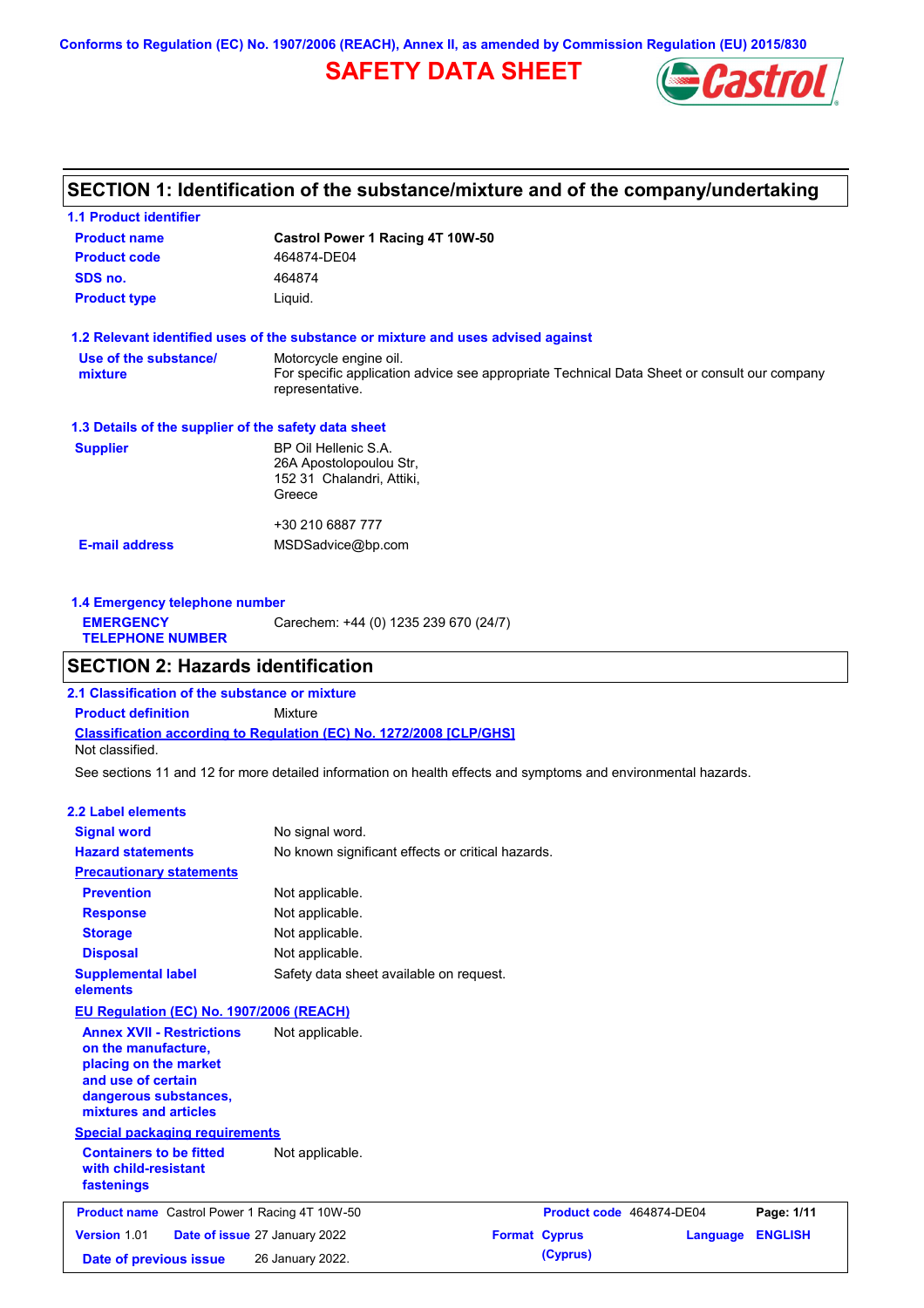### **SECTION 2: Hazards identification**

| <b>Tactile warning of danger</b>                                                                                         | Not applicable.                                                                                                                                                                                                          |
|--------------------------------------------------------------------------------------------------------------------------|--------------------------------------------------------------------------------------------------------------------------------------------------------------------------------------------------------------------------|
| 2.3 Other hazards                                                                                                        |                                                                                                                                                                                                                          |
| <b>Results of PBT and vPvB</b><br>assessment                                                                             | Product does not meet the criteria for PBT or vPvB according to Regulation (EC) No. 1907/2006,<br>Annex XIII.                                                                                                            |
| <b>Product meets the criteria</b><br>for PBT or vPvB according<br>to Regulation (EC) No.<br><b>1907/2006, Annex XIII</b> | This mixture does not contain any substances that are assessed to be a PBT or a vPvB.                                                                                                                                    |
| Other hazards which do<br>not result in classification                                                                   | Defatting to the skin.<br>USED ENGINE OILS<br>Used engine oil may contain hazardous components which have the potential to cause skin<br>cancer.<br>See Toxicological Information, section 11 of this Safety Data Sheet. |

# **SECTION 3: Composition/information on ingredients**

**Mixture** 

#### **3.2 Mixtures**

**Product definition**

Highly refined base oil (IP 346 DMSO extract < 3%). Proprietary performance additives.

| <b>Product/ingredient</b><br>name                         | <b>Identifiers</b>                                                                      | % | <b>Regulation (EC) No.</b><br><b>1272/2008 [CLP]</b> | <b>Type</b> |
|-----------------------------------------------------------|-----------------------------------------------------------------------------------------|---|------------------------------------------------------|-------------|
| Distillates (petroleum), hydrotreated<br>heavy paraffinic | REACH #: 01-2119484627-25 ≤5<br>EC: 265-157-1<br>CAS: 64742-54-7<br>Index: 649-467-00-8 |   | Asp. Tox. 1, H304                                    | [1]         |

#### **Type**

[1] Substance classified with a health or environmental hazard

[2] Substance with a workplace exposure limit

[3] Substance meets the criteria for PBT according to Regulation (EC) No. 1907/2006, Annex XIII

[4] Substance meets the criteria for vPvB according to Regulation (EC) No. 1907/2006, Annex XIII

[5] Substance of equivalent concern

[6] Additional disclosure due to company policy

Occupational exposure limits, if available, are listed in Section 8.

### **SECTION 4: First aid measures**

|  | 4.1 Description of first aid measures |  |  |
|--|---------------------------------------|--|--|
|--|---------------------------------------|--|--|

| <b>Eye contact</b>                | In case of contact, immediately flush eyes with plenty of water for at least 15 minutes. Eyelids<br>should be held away from the eyeball to ensure thorough rinsing. Check for and remove any<br>contact lenses. Get medical attention. |
|-----------------------------------|-----------------------------------------------------------------------------------------------------------------------------------------------------------------------------------------------------------------------------------------|
| <b>Skin contact</b>               | Wash skin thoroughly with soap and water or use recognised skin cleanser. Remove<br>contaminated clothing and shoes. Wash clothing before reuse. Clean shoes thoroughly before<br>reuse. Get medical attention if irritation develops.  |
| <b>Inhalation</b>                 | If inhaled, remove to fresh air. Get medical attention if symptoms occur.                                                                                                                                                               |
| <b>Ingestion</b>                  | Do not induce vomiting unless directed to do so by medical personnel. Get medical attention if<br>symptoms occur.                                                                                                                       |
| <b>Protection of first-aiders</b> | No action shall be taken involving any personal risk or without suitable training.                                                                                                                                                      |

#### **4.2 Most important symptoms and effects, both acute and delayed**

See Section 11 for more detailed information on health effects and symptoms.

**Potential acute health effects Inhalation** Vapour inhalation under ambient conditions is not normally a problem due to low vapour pressure. **Ingestion** No known significant effects or critical hazards. **Skin contact** Defatting to the skin. May cause skin dryness and irritation. **Eye contact** No known significant effects or critical hazards. **Delayed and immediate effects as well as chronic effects from short and long-term exposure Inhalation Ingestion Skin contact** Overexposure to the inhalation of airborne droplets or aerosols may cause irritation of the respiratory tract. Ingestion of large quantities may cause nausea and diarrhoea. Prolonged or repeated contact can defat the skin and lead to irritation and/or dermatitis. **Product name** Castrol Power 1 Racing 4T 10W-50 **Product Code 464874-DE04 Page: 2/11 Version** 1.01 **Date of issue** 27 January 2022 **Format Cyprus Language ENGLISH Date of previous issue (Cyprus)** 26 January 2022.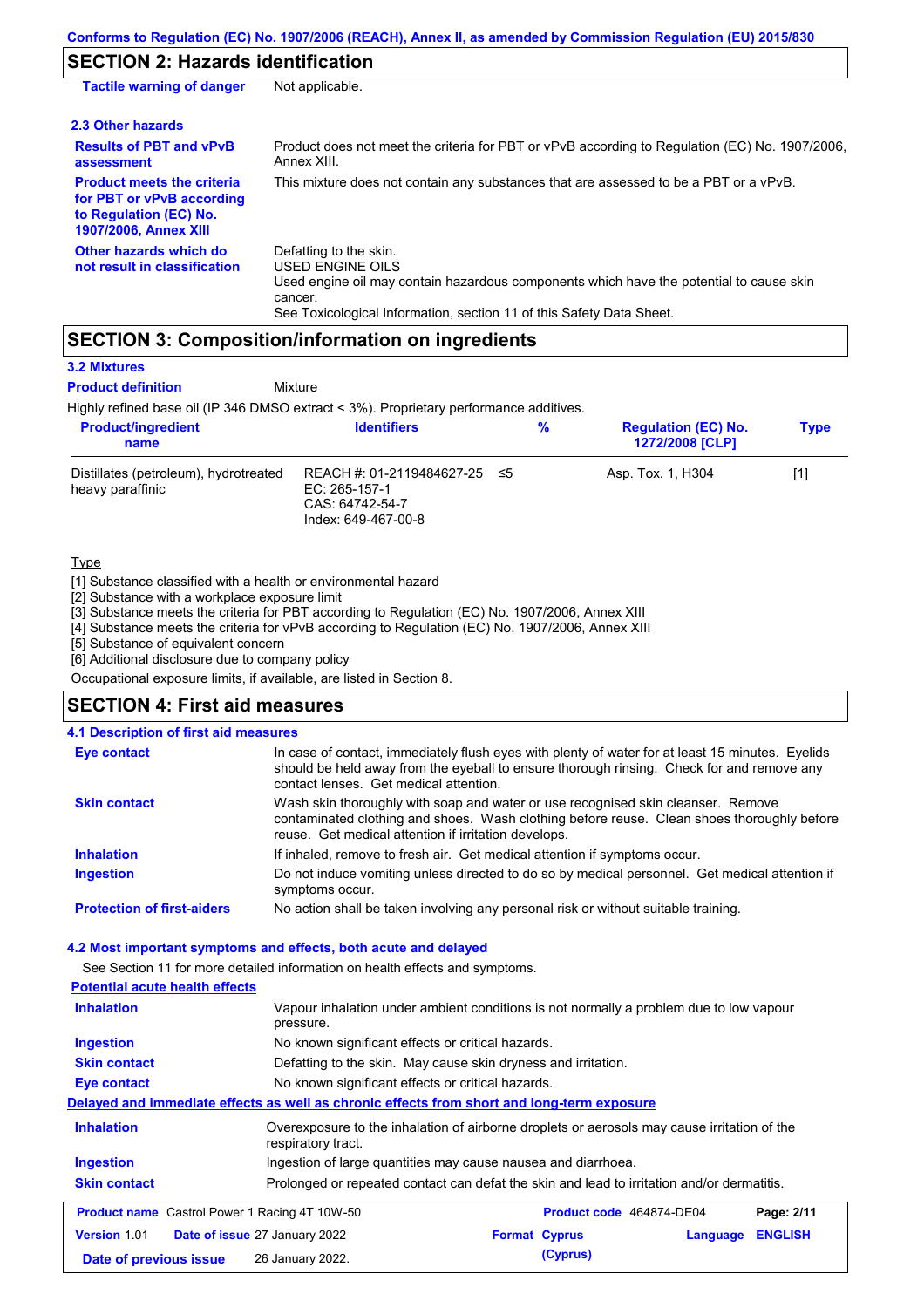| <b>SECTION 4: First aid measures</b>                      |                                                                                                                                                                                                                                                                                                                                                                   |
|-----------------------------------------------------------|-------------------------------------------------------------------------------------------------------------------------------------------------------------------------------------------------------------------------------------------------------------------------------------------------------------------------------------------------------------------|
| <b>Eye contact</b>                                        | Potential risk of transient stinging or redness if accidental eye contact occurs.                                                                                                                                                                                                                                                                                 |
|                                                           | 4.3 Indication of any immediate medical attention and special treatment needed                                                                                                                                                                                                                                                                                    |
| <b>Notes to physician</b>                                 | Treatment should in general be symptomatic and directed to relieving any effects.                                                                                                                                                                                                                                                                                 |
| <b>SECTION 5: Firefighting measures</b>                   |                                                                                                                                                                                                                                                                                                                                                                   |
| 5.1 Extinguishing media                                   |                                                                                                                                                                                                                                                                                                                                                                   |
| <b>Suitable extinguishing</b><br>media                    | In case of fire, use foam, dry chemical or carbon dioxide extinguisher or spray.                                                                                                                                                                                                                                                                                  |
| <b>Unsuitable extinguishing</b><br>media                  | Do not use water jet. The use of a water jet may cause the fire to spread by splashing the<br>burning product.                                                                                                                                                                                                                                                    |
| 5.2 Special hazards arising from the substance or mixture |                                                                                                                                                                                                                                                                                                                                                                   |
| <b>Hazards from the</b><br>substance or mixture           | In a fire or if heated, a pressure increase will occur and the container may burst.                                                                                                                                                                                                                                                                               |
| <b>Hazardous combustion</b>                               | Combustion products may include the following:                                                                                                                                                                                                                                                                                                                    |
| products                                                  | carbon oxides (CO, CO <sub>2</sub> ) (carbon monoxide, carbon dioxide)                                                                                                                                                                                                                                                                                            |
| <b>5.3 Advice for firefighters</b>                        |                                                                                                                                                                                                                                                                                                                                                                   |
| <b>Special precautions for</b><br>fire-fighters           | No action shall be taken involving any personal risk or without suitable training. Promptly<br>isolate the scene by removing all persons from the vicinity of the incident if there is a fire.                                                                                                                                                                    |
| <b>Special protective</b><br>equipment for fire-fighters  | Fire-fighters should wear appropriate protective equipment and self-contained breathing<br>apparatus (SCBA) with a full face-piece operated in positive pressure mode. Clothing for fire-<br>fighters (including helmets, protective boots and gloves) conforming to European standard EN<br>469 will provide a basic level of protection for chemical incidents. |

|                                                          | 6.1 Personal precautions, protective equipment and emergency procedures                                                                                                                                                                                                                                                                                                                        |
|----------------------------------------------------------|------------------------------------------------------------------------------------------------------------------------------------------------------------------------------------------------------------------------------------------------------------------------------------------------------------------------------------------------------------------------------------------------|
| For non-emergency<br>personnel                           | No action shall be taken involving any personal risk or without suitable training. Evacuate<br>surrounding areas. Keep unnecessary and unprotected personnel from entering. Do not touch<br>or walk through spilt material. Floors may be slippery; use care to avoid falling. Put on<br>appropriate personal protective equipment.                                                            |
| For emergency responders                                 | If specialised clothing is required to deal with the spillage, take note of any information in<br>Section 8 on suitable and unsuitable materials. See also the information in "For non-<br>emergency personnel".                                                                                                                                                                               |
| <b>6.2 Environmental</b><br><b>precautions</b>           | Avoid dispersal of spilt material and runoff and contact with soil, waterways, drains and sewers.<br>Inform the relevant authorities if the product has caused environmental pollution (sewers,<br>waterways, soil or air).                                                                                                                                                                    |
| 6.3 Methods and material for containment and cleaning up |                                                                                                                                                                                                                                                                                                                                                                                                |
| <b>Small spill</b>                                       | Stop leak if without risk. Move containers from spill area. Absorb with an inert material and<br>place in an appropriate waste disposal container. Dispose of via a licensed waste disposal<br>contractor.                                                                                                                                                                                     |
| <b>Large spill</b>                                       | Stop leak if without risk. Move containers from spill area. Prevent entry into sewers, water<br>courses, basements or confined areas. Contain and collect spillage with non-combustible,<br>absorbent material e.g. sand, earth, vermiculite or diatomaceous earth and place in container<br>for disposal according to local regulations. Dispose of via a licensed waste disposal contractor. |
| 6.4 Reference to other<br><b>sections</b>                | See Section 1 for emergency contact information.<br>See Section 5 for firefighting measures.<br>See Section 8 for information on appropriate personal protective equipment.<br>See Section 12 for environmental precautions.<br>See Section 13 for additional waste treatment information.                                                                                                     |

# **SECTION 7: Handling and storage**

# **7.1 Precautions for safe handling**

| <b>Protective measures</b>                       | Put on appropriate personal protective equipment.                                                                                                                                                                                                                                                                |
|--------------------------------------------------|------------------------------------------------------------------------------------------------------------------------------------------------------------------------------------------------------------------------------------------------------------------------------------------------------------------|
| <b>Advice on general</b><br>occupational hygiene | Eating, drinking and smoking should be prohibited in areas where this material is handled,<br>stored and processed. Wash thoroughly after handling. Remove contaminated clothing and<br>protective equipment before entering eating areas. See also Section 8 for additional<br>information on hygiene measures. |

| <b>Product name</b> Castrol Power 1 Racing 4T 10W-50 |  |                                      | Product code 464874-DE04<br>Page: 3/11 |                      |                  |  |
|------------------------------------------------------|--|--------------------------------------|----------------------------------------|----------------------|------------------|--|
| <b>Version 1.01</b>                                  |  | <b>Date of issue 27 January 2022</b> |                                        | <b>Format Cyprus</b> | Language ENGLISH |  |
| Date of previous issue                               |  | 26 January 2022.                     |                                        | (Cyprus)             |                  |  |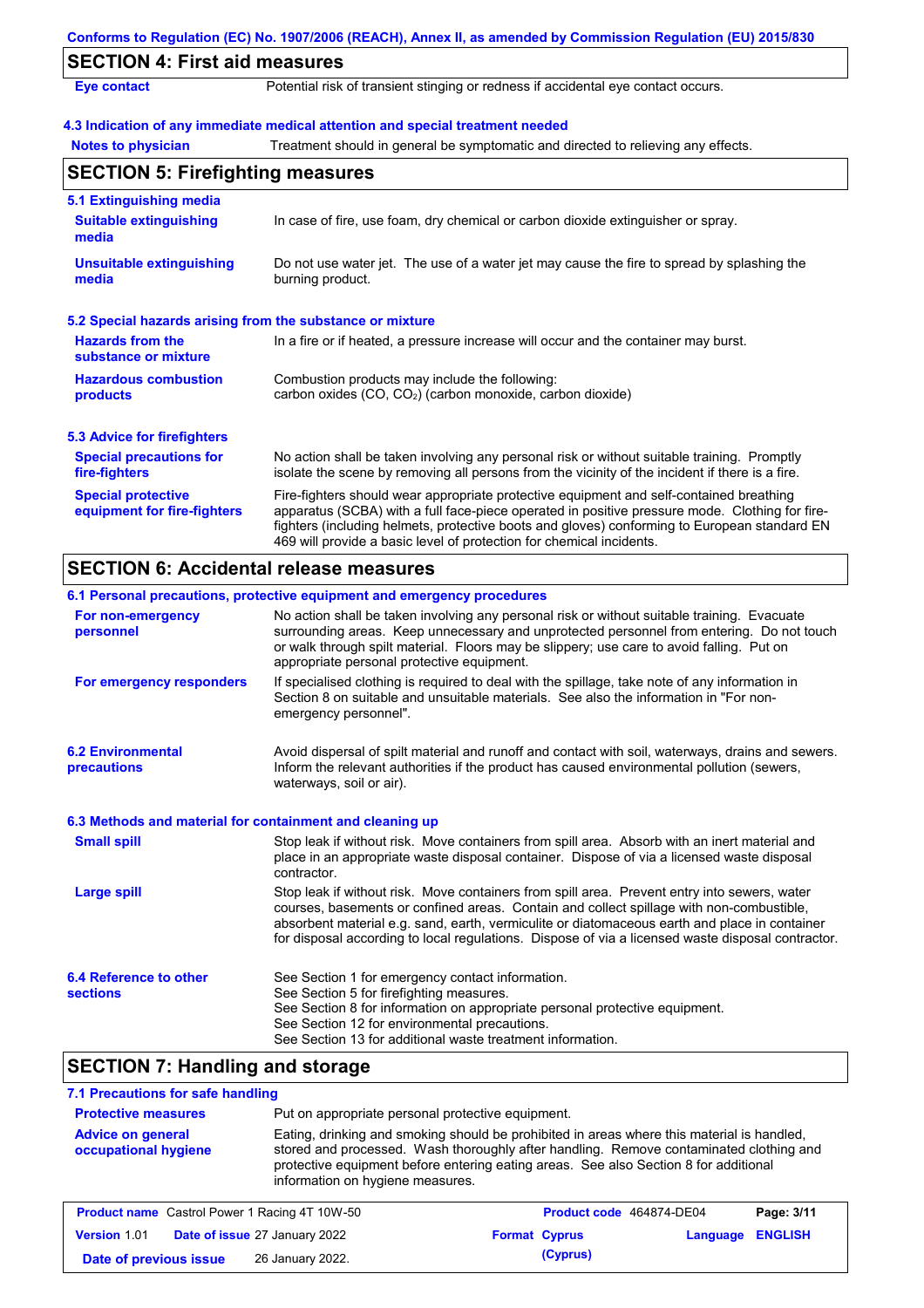### **SECTION 7: Handling and storage**

Store in accordance with local regulations. Store in a dry, cool and well-ventilated area, away from incompatible materials (see Section 10). Keep away from heat and direct sunlight. Keep container tightly closed and sealed until ready for use. Containers that have been opened must be carefully resealed and kept upright to prevent leakage. Store and use only in equipment/ containers designed for use with this product. Do not store in unlabelled containers. **7.2 Conditions for safe storage, including any incompatibilities 7.3 Specific end use(s) Recommendations Not suitable Not Prolonged** exposure to elevated temperature See section 1.2 and Exposure scenarios in annex, if applicable. **SECTION 8: Exposure controls/personal protection 8.1 Control parameters**

**Occupational exposure limits** No exposure limit value known.

No exposure limit value known.

Whilst specific OELs for certain components may be shown in this section, other components may be present in any mist, vapour or dust produced. Therefore, the specific OELs may not be applicable to the product as a whole and are provided for guidance only.

**Recommended monitoring procedures**

If this product contains ingredients with exposure limits, personal, workplace atmosphere or biological monitoring may be required to determine the effectiveness of the ventilation or other control measures and/or the necessity to use respiratory protective equipment. Reference should be made to monitoring standards, such as the following: European Standard EN 689 (Workplace atmospheres - Guidance for the assessment of exposure by inhalation to chemical agents for comparison with limit values and measurement strategy) European Standard EN 14042 (Workplace atmospheres - Guide for the application and use of procedures for the assessment of exposure to chemical and biological agents) European Standard EN 482 (Workplace atmospheres - General requirements for the performance of procedures for the measurement of chemical agents) Reference to national guidance documents for methods for the determination of hazardous substances will also be required.

#### **Derived No Effect Level**

No DNELs/DMELs available.

#### **Predicted No Effect Concentration**

No PNECs available

#### **8.2 Exposure controls**

| <b>Appropriate engineering</b><br><b>controls</b> | Provide exhaust ventilation or other engineering controls to keep the relevant airborne<br>concentrations below their respective occupational exposure limits.<br>All activities involving chemicals should be assessed for their risks to health, to ensure<br>exposures are adequately controlled. Personal protective equipment should only be considered<br>after other forms of control measures (e.g. engineering controls) have been suitably evaluated.<br>Personal protective equipment should conform to appropriate standards, be suitable for use, be<br>kept in good condition and properly maintained.<br>Your supplier of personal protective equipment should be consulted for advice on selection and<br>appropriate standards. For further information contact your national organisation for standards.<br>The final choice of protective equipment will depend upon a risk assessment. It is important to<br>ensure that all items of personal protective equipment are compatible. |
|---------------------------------------------------|---------------------------------------------------------------------------------------------------------------------------------------------------------------------------------------------------------------------------------------------------------------------------------------------------------------------------------------------------------------------------------------------------------------------------------------------------------------------------------------------------------------------------------------------------------------------------------------------------------------------------------------------------------------------------------------------------------------------------------------------------------------------------------------------------------------------------------------------------------------------------------------------------------------------------------------------------------------------------------------------------------|
| <b>Individual protection measures</b>             |                                                                                                                                                                                                                                                                                                                                                                                                                                                                                                                                                                                                                                                                                                                                                                                                                                                                                                                                                                                                         |
| <b>Hygiene measures</b>                           | Wash hands, forearms and face thoroughly after handling chemical products, before eating,<br>smoking and using the lavatory and at the end of the working period. Ensure that eyewash<br>stations and safety showers are close to the workstation location.                                                                                                                                                                                                                                                                                                                                                                                                                                                                                                                                                                                                                                                                                                                                             |
| <b>Respiratory protection</b>                     | In case of insufficient ventilation, wear suitable respiratory equipment.<br>The correct choice of respiratory protection depends upon the chemicals being handled, the<br>conditions of work and use, and the condition of the respiratory equipment. Safety procedures<br>should be developed for each intended application. Respiratory protection equipment should<br>therefore be chosen in consultation with the supplier/manufacturer and with a full assessment<br>of the working conditions.                                                                                                                                                                                                                                                                                                                                                                                                                                                                                                   |
| <b>Eye/face protection</b>                        | Safety glasses with side shields.                                                                                                                                                                                                                                                                                                                                                                                                                                                                                                                                                                                                                                                                                                                                                                                                                                                                                                                                                                       |
| <b>Skin protection</b>                            |                                                                                                                                                                                                                                                                                                                                                                                                                                                                                                                                                                                                                                                                                                                                                                                                                                                                                                                                                                                                         |

| <b>Product name</b> Castrol Power 1 Racing 4T 10W-50 |  | Product code 464874-DE04             |                      | Page: 4/11 |                  |  |
|------------------------------------------------------|--|--------------------------------------|----------------------|------------|------------------|--|
| <b>Version 1.01</b>                                  |  | <b>Date of issue 27 January 2022</b> | <b>Format Cyprus</b> |            | Language ENGLISH |  |
| Date of previous issue                               |  | 26 January 2022.                     |                      | (Cyprus)   |                  |  |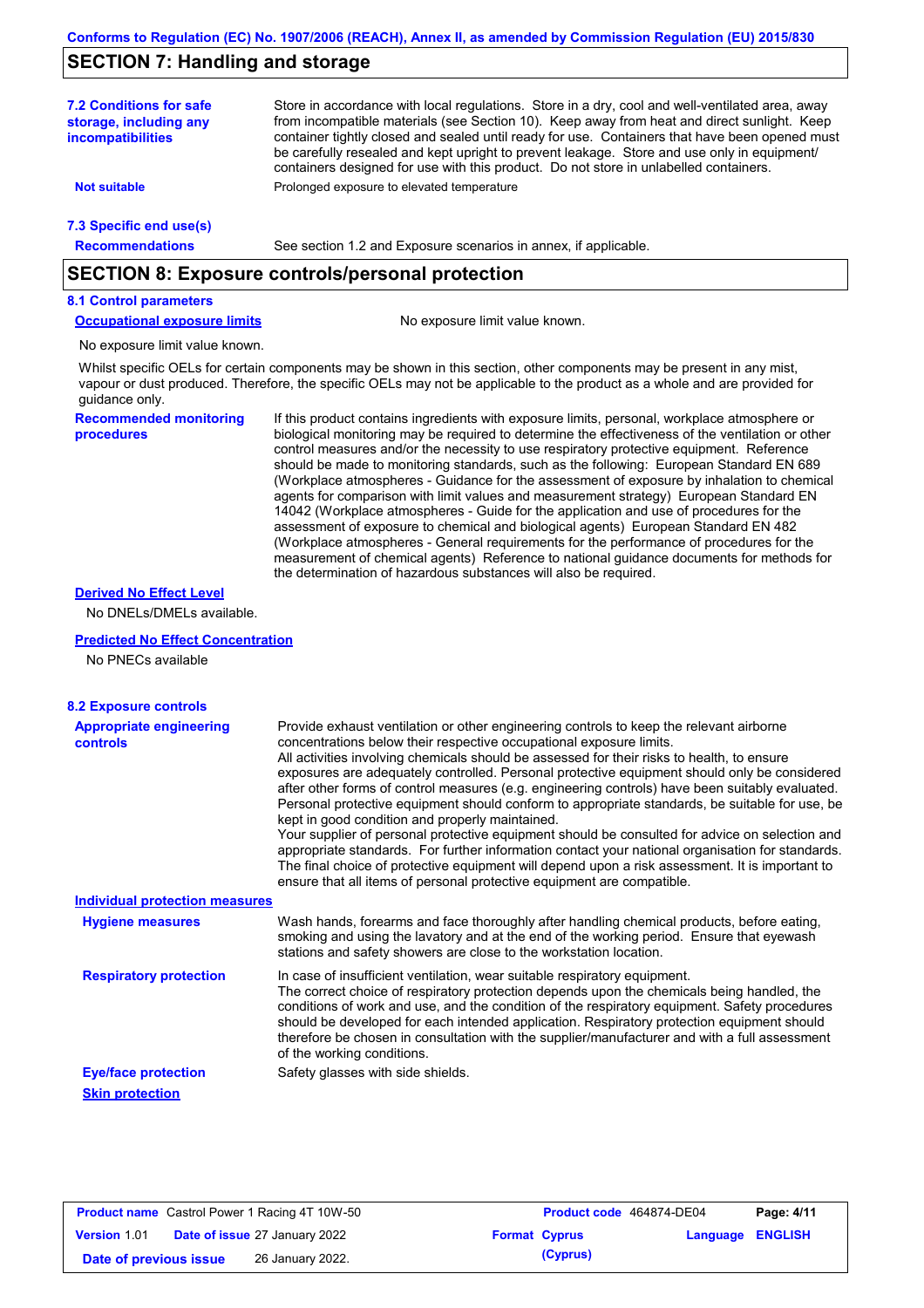#### **SECTION 8: Exposure controls/personal protection**

#### **Hand protection General Information:**

Because specific work environments and material handling practices vary, safety procedures should be developed for each intended application. The correct choice of protective gloves depends upon the chemicals being handled, and the conditions of work and use. Most gloves provide protection for only a limited time before they must be discarded and replaced (even the best chemically resistant gloves will break down after repeated chemical exposures).

Gloves should be chosen in consultation with the supplier / manufacturer and taking account of a full assessment of the working conditions.

Recommended: Nitrile gloves. **Breakthrough time:**

Breakthrough time data are generated by glove manufacturers under laboratory test conditions and represent how long a glove can be expected to provide effective permeation resistance. It is important when following breakthrough time recommendations that actual workplace conditions are taken into account. Always consult with your glove supplier for up-to-date technical information on breakthrough times for the recommended glove type. Our recommendations on the selection of gloves are as follows:

Continuous contact:

Gloves with a minimum breakthrough time of 240 minutes, or >480 minutes if suitable gloves can be obtained.

If suitable gloves are not available to offer that level of protection, gloves with shorter breakthrough times may be acceptable as long as appropriate glove maintenance and replacement regimes are determined and adhered to.

Short-term / splash protection:

Recommended breakthrough times as above.

It is recognised that for short-term, transient exposures, gloves with shorter breakthrough times may commonly be used. Therefore, appropriate maintenance and replacement regimes must be determined and rigorously followed.

#### **Glove Thickness:**

For general applications, we recommend gloves with a thickness typically greater than 0.35 mm.

It should be emphasised that glove thickness is not necessarily a good predictor of glove resistance to a specific chemical, as the permeation efficiency of the glove will be dependent on the exact composition of the glove material. Therefore, glove selection should also be based on consideration of the task requirements and knowledge of breakthrough times. Glove thickness may also vary depending on the glove manufacturer, the glove type and the glove model. Therefore, the manufacturers' technical data should always be taken into account to ensure selection of the most appropriate glove for the task.

Note: Depending on the activity being conducted, gloves of varying thickness may be required for specific tasks. For example:

 • Thinner gloves (down to 0.1 mm or less) may be required where a high degree of manual dexterity is needed. However, these gloves are only likely to give short duration protection and would normally be just for single use applications, then disposed of.

 • Thicker gloves (up to 3 mm or more) may be required where there is a mechanical (as well as a chemical) risk i.e. where there is abrasion or puncture potential.

**Skin and body**

Use of protective clothing is good industrial practice.

Personal protective equipment for the body should be selected based on the task being performed and the risks involved and should be approved by a specialist before handling this product.

Cotton or polyester/cotton overalls will only provide protection against light superficial contamination that will not soak through to the skin. Overalls should be laundered on a regular basis. When the risk of skin exposure is high (e.g. when cleaning up spillages or if there is a risk of splashing) then chemical resistant aprons and/or impervious chemical suits and boots will be required.

| <b>Product name</b> Castrol Power 1 Racing 4T 10W-50 |  | Product code 464874-DE04             |  | Page: 5/11           |                         |  |
|------------------------------------------------------|--|--------------------------------------|--|----------------------|-------------------------|--|
| <b>Version 1.01</b>                                  |  | <b>Date of issue 27 January 2022</b> |  | <b>Format Cyprus</b> | <b>Language ENGLISH</b> |  |
| Date of previous issue                               |  | 26 January 2022.                     |  | (Cyprus)             |                         |  |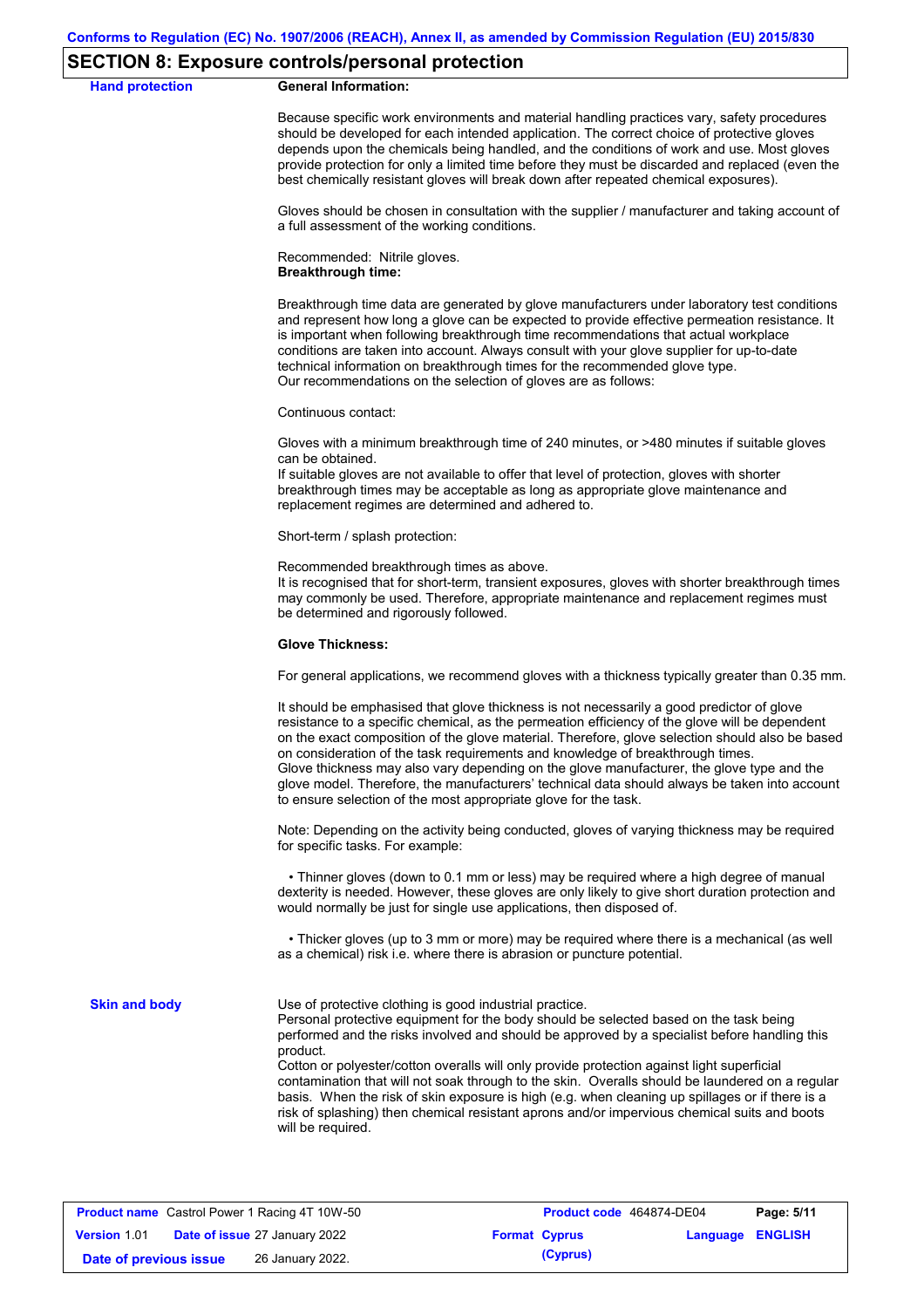# **SECTION 8: Exposure controls/personal protection**

| <b>Refer to standards:</b>                | Respiratory protection: EN 529<br>Gloves: EN 420, EN 374<br>Eye protection: EN 166<br>Filtering half-mask: EN 149<br>Filtering half-mask with valve: EN 405<br>Half-mask: EN 140 plus filter                                                                                                                                  |
|-------------------------------------------|-------------------------------------------------------------------------------------------------------------------------------------------------------------------------------------------------------------------------------------------------------------------------------------------------------------------------------|
|                                           | Full-face mask: EN 136 plus filter<br>Particulate filters: EN 143<br>Gas/combined filters: EN 14387                                                                                                                                                                                                                           |
| <b>Environmental exposure</b><br>controls | Emissions from ventilation or work process equipment should be checked to ensure they<br>comply with the requirements of environmental protection legislation. In some cases, fume<br>scrubbers, filters or engineering modifications to the process equipment will be necessary to<br>reduce emissions to acceptable levels. |

# **SECTION 9: Physical and chemical properties**

The conditions of measurement of all properties are at standard temperature and pressure unless otherwise indicated.

| 9.1 Information on basic physical and chemical properties |                                            |
|-----------------------------------------------------------|--------------------------------------------|
| <b>Appearance</b>                                         |                                            |
| <b>Physical state</b>                                     | Liguid.                                    |
| <b>Colour</b>                                             | Red.                                       |
| <b>Odour</b>                                              | Not available.                             |
| <b>Odour threshold</b>                                    | Not available.                             |
| рH                                                        | Not applicable.                            |
| <b>Melting point/freezing point</b>                       | Not available.                             |
| Initial boiling point and boiling<br>range                | Not available.                             |
| <b>Pour point</b>                                         | -36 $^{\circ}$ C                           |
| <b>Flash point</b>                                        | Closed cup: 205°C (401°F) [Pensky-Martens] |
| <b>Evaporation rate</b>                                   | Not available.                             |
| <b>Flammability (solid, gas)</b>                          | Not available.                             |
| <b>Upper/lower flammability or</b><br>explosive limits    | Not available.                             |

#### **Vapour pressure**

Not available.

|                                                      |                                                                                                                                              | Vapour Pressure at 20°C |         |                      | Vapour pressure at 50°C |                          |               |                |
|------------------------------------------------------|----------------------------------------------------------------------------------------------------------------------------------------------|-------------------------|---------|----------------------|-------------------------|--------------------------|---------------|----------------|
|                                                      | <b>Ingredient name</b>                                                                                                                       | mm Hg kPa               |         | <b>Method</b>        | mm<br>Hg                | kPa                      | <b>Method</b> |                |
|                                                      | Distillates (petroleum),<br>hydrotreated heavy<br>paraffinic                                                                                 | < 0.08                  | < 0.011 | <b>ASTM D 5191</b>   |                         |                          |               |                |
|                                                      | Distillates (petroleum),<br>solvent-dewaxed<br>heavy paraffinic                                                                              | < 0.08                  | < 0.011 | <b>ASTM D 5191</b>   |                         |                          |               |                |
|                                                      | Distillates (petroleum),<br>hydrotreated heavy<br>paraffinic                                                                                 | < 0.08                  | < 0.011 | <b>ASTM D 5191</b>   |                         |                          |               |                |
| <b>Vapour density</b>                                | Not available.                                                                                                                               |                         |         |                      |                         |                          |               |                |
| <b>Relative density</b>                              | Not available.                                                                                                                               |                         |         |                      |                         |                          |               |                |
| <b>Density</b>                                       | $<$ 1000 kg/m <sup>3</sup> (<1 g/cm <sup>3</sup> ) at 15 <sup>°</sup> C                                                                      |                         |         |                      |                         |                          |               |                |
| <b>Solubility(ies)</b>                               | insoluble in water.                                                                                                                          |                         |         |                      |                         |                          |               |                |
| <b>Partition coefficient: n-octanol/</b><br>water    | Not applicable.                                                                                                                              |                         |         |                      |                         |                          |               |                |
| <b>Auto-ignition temperature</b>                     | Not available.                                                                                                                               |                         |         |                      |                         |                          |               |                |
| <b>Decomposition temperature</b>                     | Not available.                                                                                                                               |                         |         |                      |                         |                          |               |                |
| <b>Viscosity</b>                                     | Kinematic: 113.2 mm <sup>2</sup> /s (113.2 cSt) at 40 $\degree$ C<br>Kinematic: 16.4 to 17.8 mm <sup>2</sup> /s (16.4 to 17.8 cSt) at 100 °C |                         |         |                      |                         |                          |               |                |
| <b>Explosive properties</b>                          | Not available.                                                                                                                               |                         |         |                      |                         |                          |               |                |
| <b>Oxidising properties</b>                          | Not available.                                                                                                                               |                         |         |                      |                         |                          |               |                |
| <b>Particle characteristics</b>                      |                                                                                                                                              |                         |         |                      |                         |                          |               |                |
| <b>Median particle size</b>                          | Not applicable.                                                                                                                              |                         |         |                      |                         |                          |               |                |
| <b>Product name</b> Castrol Power 1 Racing 4T 10W-50 |                                                                                                                                              |                         |         |                      |                         | Product code 464874-DE04 |               | Page: 6/11     |
| Version 1.01<br>Date of issue 27 January 2022        |                                                                                                                                              |                         |         | <b>Format Cyprus</b> |                         |                          | Language      | <b>ENGLISH</b> |
| 26 January 2022.<br>Date of previous issue           |                                                                                                                                              |                         |         | (Cyprus)             |                         |                          |               |                |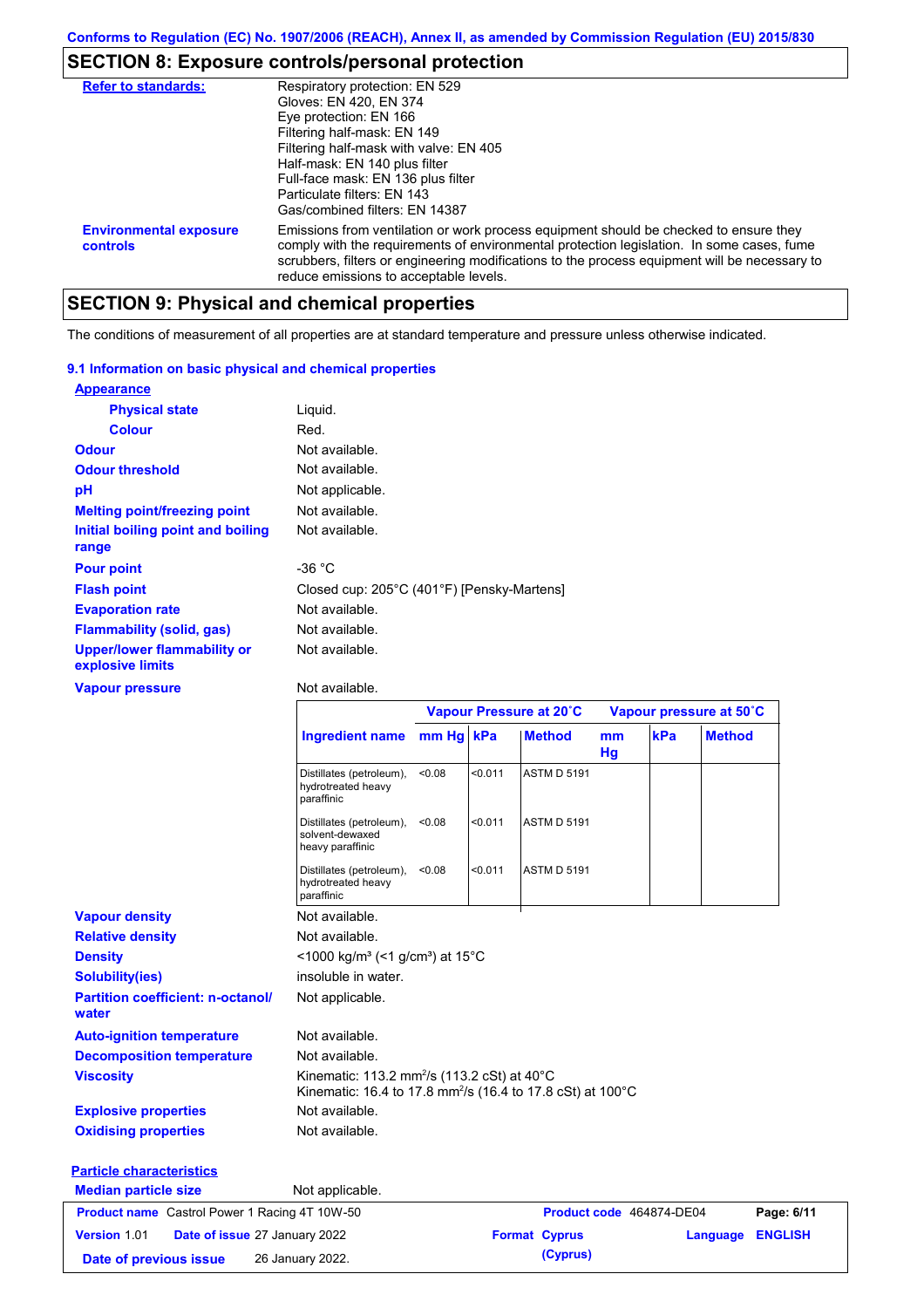# **SECTION 9: Physical and chemical properties**

**9.2 Other information**

No additional information.

# **SECTION 10: Stability and reactivity**

| <b>10.1 Reactivity</b>                            | No specific test data available for this product. Refer to Conditions to avoid and Incompatible<br>materials for additional information.                                |
|---------------------------------------------------|-------------------------------------------------------------------------------------------------------------------------------------------------------------------------|
| <b>10.2 Chemical stability</b>                    | The product is stable.                                                                                                                                                  |
| <b>10.3 Possibility of</b><br>hazardous reactions | Under normal conditions of storage and use, hazardous reactions will not occur.<br>Under normal conditions of storage and use, hazardous polymerisation will not occur. |
| <b>10.4 Conditions to avoid</b>                   | Avoid all possible sources of ignition (spark or flame).                                                                                                                |
| <b>10.5 Incompatible materials</b>                | Reactive or incompatible with the following materials: oxidising materials.                                                                                             |
| <b>10.6 Hazardous</b><br>decomposition products   | Under normal conditions of storage and use, hazardous decomposition products should not be<br>produced.                                                                 |

# **SECTION 11: Toxicological information**

| 11.1 Information on toxicological effects          |                                                                                                                                                                                                                                                                                                                                                                                                                 |
|----------------------------------------------------|-----------------------------------------------------------------------------------------------------------------------------------------------------------------------------------------------------------------------------------------------------------------------------------------------------------------------------------------------------------------------------------------------------------------|
| <b>Acute toxicity estimates</b>                    |                                                                                                                                                                                                                                                                                                                                                                                                                 |
| Not available.                                     |                                                                                                                                                                                                                                                                                                                                                                                                                 |
| <b>Information on likely</b><br>routes of exposure | Routes of entry anticipated: Dermal, Inhalation.                                                                                                                                                                                                                                                                                                                                                                |
| <b>Potential acute health effects</b>              |                                                                                                                                                                                                                                                                                                                                                                                                                 |
| <b>Inhalation</b>                                  | Vapour inhalation under ambient conditions is not normally a problem due to low vapour<br>pressure.                                                                                                                                                                                                                                                                                                             |
| <b>Ingestion</b>                                   | No known significant effects or critical hazards.                                                                                                                                                                                                                                                                                                                                                               |
| <b>Skin contact</b>                                | Defatting to the skin. May cause skin dryness and irritation.                                                                                                                                                                                                                                                                                                                                                   |
| <b>Eye contact</b>                                 | No known significant effects or critical hazards.                                                                                                                                                                                                                                                                                                                                                               |
|                                                    | Symptoms related to the physical, chemical and toxicological characteristics                                                                                                                                                                                                                                                                                                                                    |
| <b>Inhalation</b>                                  | No specific data.                                                                                                                                                                                                                                                                                                                                                                                               |
| <b>Ingestion</b>                                   | No specific data.                                                                                                                                                                                                                                                                                                                                                                                               |
| <b>Skin contact</b>                                | Adverse symptoms may include the following:<br>irritation<br>dryness<br>cracking                                                                                                                                                                                                                                                                                                                                |
| <b>Eye contact</b>                                 | No specific data.                                                                                                                                                                                                                                                                                                                                                                                               |
|                                                    | Delayed and immediate effects as well as chronic effects from short and long-term exposure                                                                                                                                                                                                                                                                                                                      |
| <b>Inhalation</b>                                  | Overexposure to the inhalation of airborne droplets or aerosols may cause irritation of the<br>respiratory tract.                                                                                                                                                                                                                                                                                               |
| <b>Ingestion</b>                                   | Ingestion of large quantities may cause nausea and diarrhoea.                                                                                                                                                                                                                                                                                                                                                   |
| <b>Skin contact</b>                                | Prolonged or repeated contact can defat the skin and lead to irritation and/or dermatitis.                                                                                                                                                                                                                                                                                                                      |
| <b>Eye contact</b>                                 | Potential risk of transient stinging or redness if accidental eye contact occurs.                                                                                                                                                                                                                                                                                                                               |
| <b>Potential chronic health effects</b>            |                                                                                                                                                                                                                                                                                                                                                                                                                 |
| <b>General</b>                                     | <b>USED ENGINE OILS</b><br>Combustion products resulting from the operation of internal combustion engines contaminate<br>engine oils during use. Used engine oil may contain hazardous components which have the<br>potential to cause skin cancer. Frequent or prolonged contact with all types and makes of used<br>engine oil must therefore be avoided and a high standard of personal hygiene maintained. |
| <b>Carcinogenicity</b>                             | No known significant effects or critical hazards.                                                                                                                                                                                                                                                                                                                                                               |
| <b>Mutagenicity</b>                                | No known significant effects or critical hazards.                                                                                                                                                                                                                                                                                                                                                               |
| <b>Developmental effects</b>                       | No known significant effects or critical hazards.                                                                                                                                                                                                                                                                                                                                                               |
| <b>Fertility effects</b>                           | No known significant effects or critical hazards.                                                                                                                                                                                                                                                                                                                                                               |
|                                                    |                                                                                                                                                                                                                                                                                                                                                                                                                 |

| <b>Product name</b> Castrol Power 1 Racing 4T 10W-50 |  | Product code 464874-DE04             |  | Page: 7/11           |                         |  |
|------------------------------------------------------|--|--------------------------------------|--|----------------------|-------------------------|--|
| <b>Version 1.01</b>                                  |  | <b>Date of issue 27 January 2022</b> |  | <b>Format Cyprus</b> | <b>Language ENGLISH</b> |  |
| Date of previous issue                               |  | 26 January 2022.                     |  | (Cyprus)             |                         |  |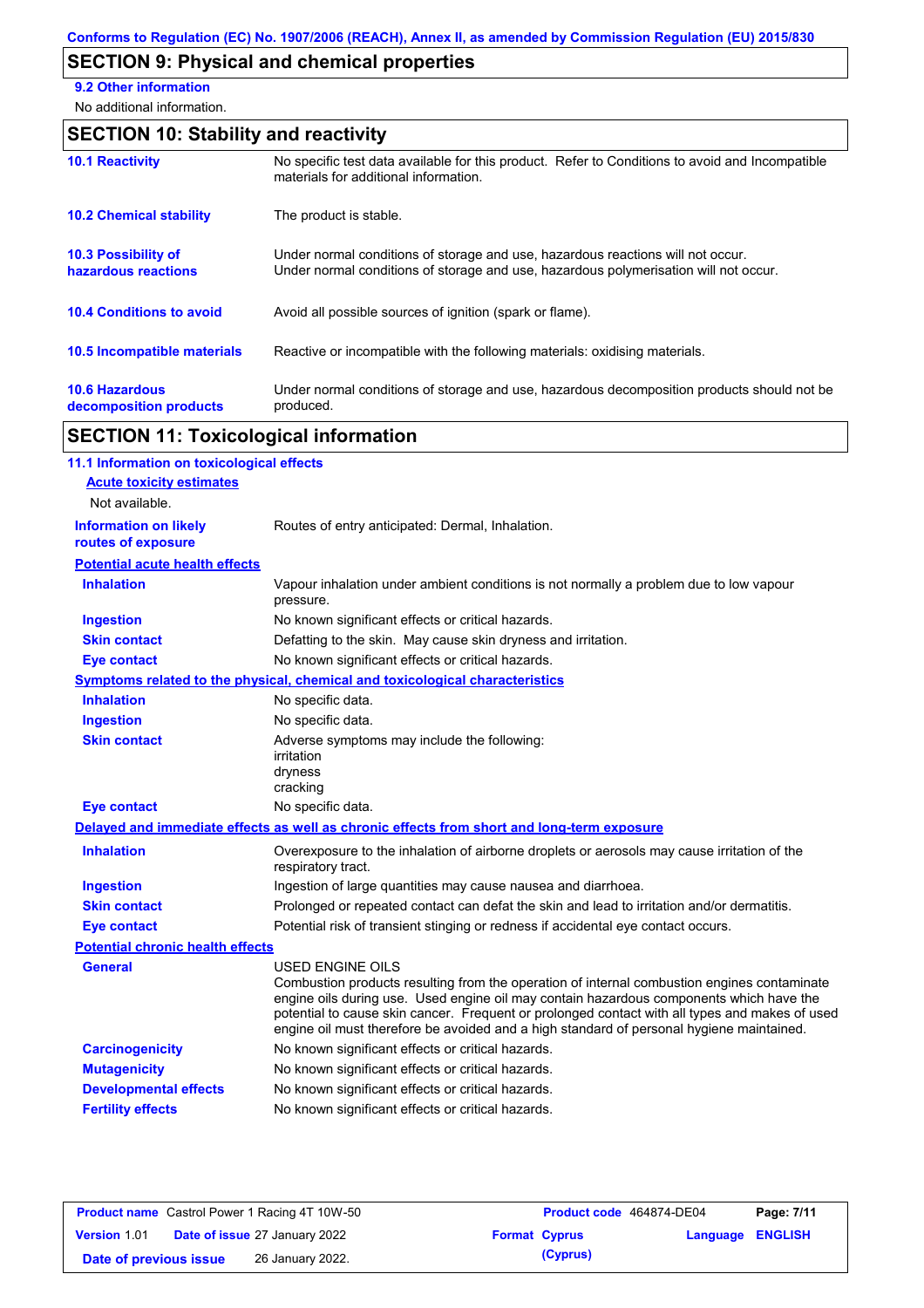### **SECTION 12: Ecological information**

#### **12.1 Toxicity**

**Environmental hazards** Not classified as dangerous

#### **12.2 Persistence and degradability**

Expected to be biodegradable.

#### **12.3 Bioaccumulative potential**

This product is not expected to bioaccumulate through food chains in the environment.

| <b>12.4 Mobility in soil</b>                                  |                                                                      |
|---------------------------------------------------------------|----------------------------------------------------------------------|
| <b>Soil/water partition</b><br>coefficient (K <sub>oc</sub> ) | Not available.                                                       |
| <b>Mobility</b>                                               | Spillages may penetrate the soil causing ground water contamination. |

#### **12.5 Results of PBT and vPvB assessment**

Product does not meet the criteria for PBT or vPvB according to Regulation (EC) No. 1907/2006, Annex XIII.

#### **12.6 Other adverse effects**

| <b>Other ecological information</b> | Spills may form a film on water surfaces causing physical damage to organisms. Oxygen |
|-------------------------------------|---------------------------------------------------------------------------------------|
|                                     | transfer could also be impaired.                                                      |

### **SECTION 13: Disposal considerations**

#### **13.1 Waste treatment methods**

#### **Product**

**Methods of disposal**

Where possible, arrange for product to be recycled. Dispose of via an authorised person/ licensed waste disposal contractor in accordance with local regulations.

### **Hazardous waste** Yes.

#### **European waste catalogue (EWC)**

| Waste code | <b>Waste designation</b>                                         |
|------------|------------------------------------------------------------------|
| $130205*$  | Imineral-based non-chlorinated engine, gear and lubricating oils |

However, deviation from the intended use and/or the presence of any potential contaminants may require an alternative waste disposal code to be assigned by the end user.

#### **Packaging**

| <b>Methods of disposal</b> | Where possible, arrange for product to be recycled. Dispose of via an authorised person/<br>licensed waste disposal contractor in accordance with local regulations.                                                                    |
|----------------------------|-----------------------------------------------------------------------------------------------------------------------------------------------------------------------------------------------------------------------------------------|
| <b>Special precautions</b> | This material and its container must be disposed of in a safe way. Empty containers or liners<br>may retain some product residues. Avoid dispersal of spilt material and runoff and contact with<br>soil, waterways, drains and sewers. |
| <b>References</b>          | Commission 2014/955/EU<br>Directive 2008/98/EC                                                                                                                                                                                          |

## **SECTION 14: Transport information**

|                                           | <b>ADR/RID</b>                                       | <b>ADN</b>     | <b>IMDG</b>                      | <b>IATA</b>                       |
|-------------------------------------------|------------------------------------------------------|----------------|----------------------------------|-----------------------------------|
| 14.1 UN number                            | Not regulated.                                       | Not regulated. | Not regulated.                   | Not regulated.                    |
| 14.2 UN proper<br>shipping name           |                                                      |                |                                  |                                   |
| <b>14.3 Transport</b><br>hazard class(es) |                                                      |                |                                  |                                   |
| 14.4 Packing<br>group                     |                                                      |                |                                  |                                   |
| 14.5<br><b>Environmental</b><br>hazards   | No.                                                  | No.            | No.                              | No.                               |
|                                           | <b>Product name</b> Castrol Power 1 Racing 4T 10W-50 |                | Product code 464874-DE04         | Page: 8/11                        |
| Version 1.01<br>Date of previous issue    | Date of issue 27 January 2022<br>26 January 2022.    |                | <b>Format Cyprus</b><br>(Cyprus) | <b>ENGLISH</b><br><b>Language</b> |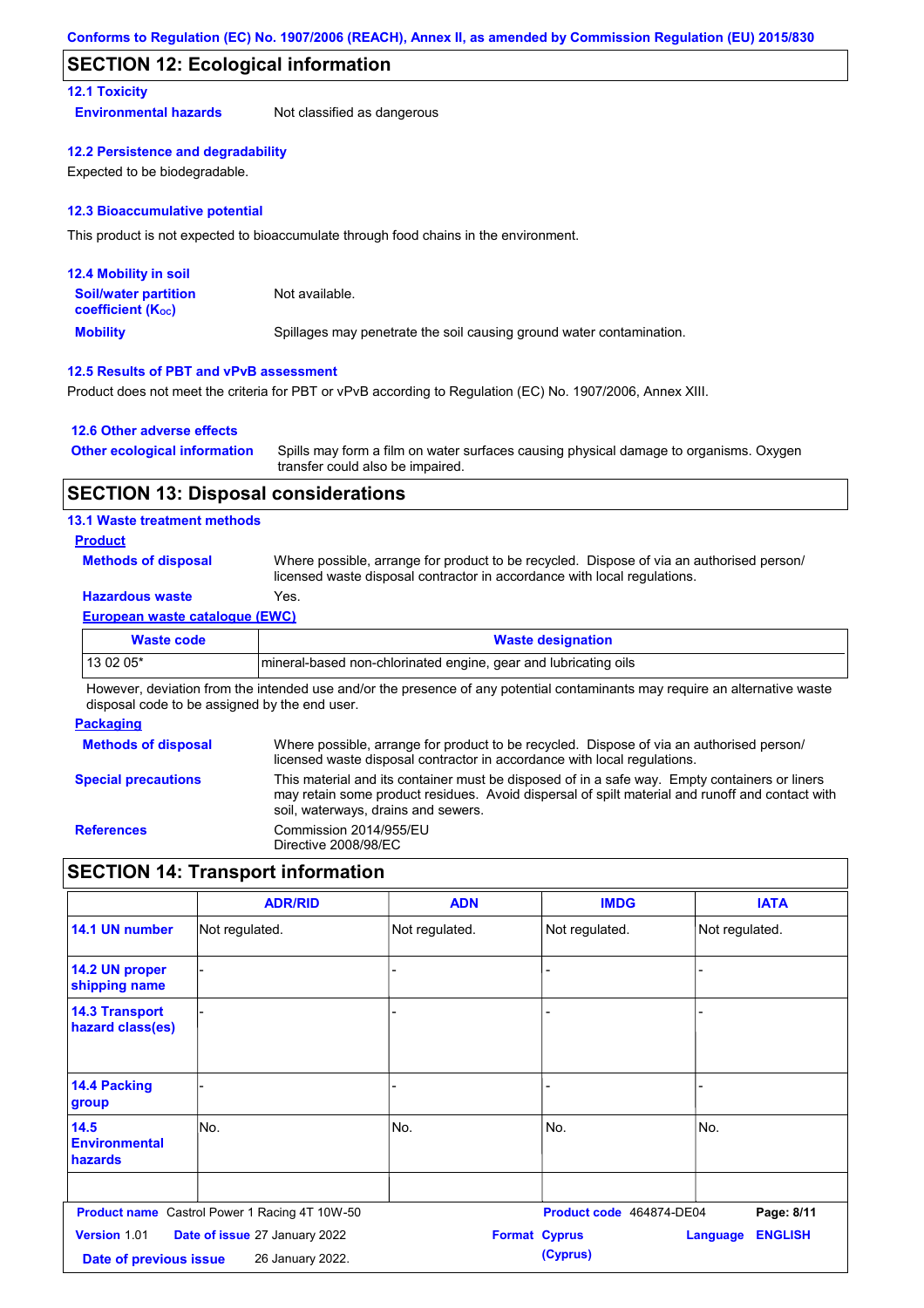| <b>Additional</b><br><b>information</b>                                                             |                                       |                                        |                                                                                              |
|-----------------------------------------------------------------------------------------------------|---------------------------------------|----------------------------------------|----------------------------------------------------------------------------------------------|
|                                                                                                     |                                       |                                        |                                                                                              |
| <b>14.6 Special precautions for</b><br>user                                                         | Not available.                        |                                        |                                                                                              |
| <b>14.7 Transport in bulk</b><br>according to IMO<br><b>instruments</b>                             | Not available.                        |                                        |                                                                                              |
| <b>SECTION 15: Regulatory information</b>                                                           |                                       |                                        |                                                                                              |
| 15.1 Safety, health and environmental regulations/legislation specific for the substance or mixture |                                       |                                        |                                                                                              |
| EU Regulation (EC) No. 1907/2006 (REACH)                                                            |                                       |                                        |                                                                                              |
| <b>Annex XIV - List of substances subject to authorisation</b><br><b>Annex XIV</b>                  |                                       |                                        |                                                                                              |
| None of the components are listed.                                                                  |                                       |                                        |                                                                                              |
| <b>Substances of very high concern</b>                                                              |                                       |                                        |                                                                                              |
| None of the components are listed.                                                                  |                                       |                                        |                                                                                              |
| EU Regulation (EC) No. 1907/2006 (REACH)                                                            |                                       |                                        |                                                                                              |
| <b>Annex XVII - Restrictions</b>                                                                    | Not applicable.                       |                                        |                                                                                              |
| on the manufacture.<br>placing on the market                                                        |                                       |                                        |                                                                                              |
| and use of certain<br>dangerous substances,<br>mixtures and articles                                |                                       |                                        |                                                                                              |
| <b>Other regulations</b>                                                                            |                                       |                                        |                                                                                              |
| <b>REACH Status</b>                                                                                 | current requirements of REACH.        |                                        | The company, as identified in Section 1, sells this product in the EU in compliance with the |
| <b>United States inventory</b><br>(TSCA 8b)                                                         |                                       | All components are active or exempted. |                                                                                              |
| <b>Australia inventory (AIIC)</b>                                                                   | At least one component is not listed. |                                        |                                                                                              |
| <b>Canada inventory</b>                                                                             |                                       | All components are listed or exempted. |                                                                                              |
| <b>China inventory (IECSC)</b>                                                                      |                                       | All components are listed or exempted. |                                                                                              |
| <b>Japan inventory (CSCL)</b>                                                                       |                                       | All components are listed or exempted. |                                                                                              |
| <b>Korea inventory (KECI)</b>                                                                       |                                       | All components are listed or exempted. |                                                                                              |
| <b>Philippines inventory</b><br>(PICCS)                                                             |                                       | All components are listed or exempted. |                                                                                              |
| <b>Taiwan Chemical</b><br><b>Substances Inventory</b><br>(TCSI)                                     |                                       | All components are listed or exempted. |                                                                                              |
| Ozone depleting substances (1005/2009/EU)<br>Not listed.                                            |                                       |                                        |                                                                                              |
| Prior Informed Consent (PIC) (649/2012/EU)<br>Not listed.                                           |                                       |                                        |                                                                                              |
| <b>Persistent Organic Pollutants</b><br>Not listed.                                                 |                                       |                                        |                                                                                              |
| EU - Water framework directive - Priority substances                                                |                                       |                                        |                                                                                              |
| None of the components are listed.<br><b>Seveso Directive</b>                                       |                                       |                                        |                                                                                              |
| This product is not controlled under the Seveso Directive.                                          |                                       |                                        |                                                                                              |

| <b>Product name</b> Castrol Power 1 Racing 4T 10W-50 |  | Product code 464874-DE04             |  | Page: 9/11           |                  |  |
|------------------------------------------------------|--|--------------------------------------|--|----------------------|------------------|--|
| <b>Version 1.01</b>                                  |  | <b>Date of issue 27 January 2022</b> |  | <b>Format Cyprus</b> | Language ENGLISH |  |
| Date of previous issue                               |  | 26 January 2022.                     |  | (Cyprus)             |                  |  |

this mixture. A Chemical Safety Assessment has not been carried out for the mixture itself.

**assessment**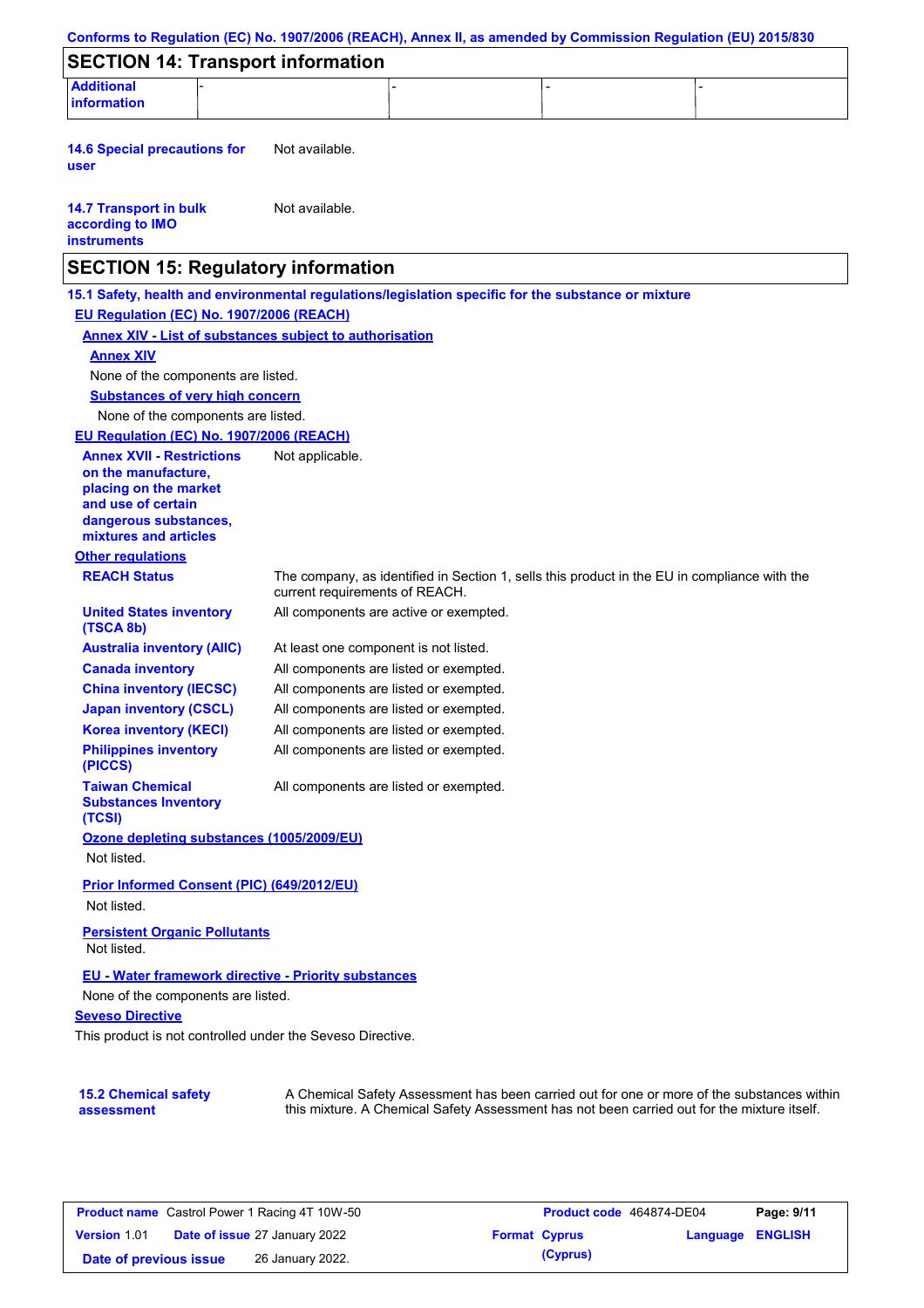# **SECTION 16: Other information**

| <b>Abbreviations and acronyms</b> | ADN = European Provisions concerning the International Carriage of Dangerous Goods by<br>Inland Waterway |
|-----------------------------------|----------------------------------------------------------------------------------------------------------|
|                                   | ADR = The European Agreement concerning the International Carriage of Dangerous Goods by<br>Road         |
|                                   | ATE = Acute Toxicity Estimate                                                                            |
|                                   | <b>BCF</b> = Bioconcentration Factor                                                                     |
|                                   | CAS = Chemical Abstracts Service                                                                         |
|                                   | CLP = Classification, Labelling and Packaging Regulation [Regulation (EC) No. 1272/2008]                 |
|                                   | CSA = Chemical Safety Assessment                                                                         |
|                                   | CSR = Chemical Safety Report                                                                             |
|                                   | <b>DMEL = Derived Minimal Effect Level</b>                                                               |
|                                   | DNEL = Derived No Effect Level                                                                           |
|                                   | EINECS = European Inventory of Existing Commercial chemical Substances                                   |
|                                   | ES = Exposure Scenario                                                                                   |
|                                   | EUH statement = CLP-specific Hazard statement                                                            |
|                                   | EWC = European Waste Catalogue                                                                           |
|                                   | GHS = Globally Harmonized System of Classification and Labelling of Chemicals                            |
|                                   | IATA = International Air Transport Association                                                           |
|                                   | IBC = Intermediate Bulk Container                                                                        |
|                                   | IMDG = International Maritime Dangerous Goods                                                            |
|                                   | LogPow = logarithm of the octanol/water partition coefficient                                            |
|                                   | MARPOL = International Convention for the Prevention of Pollution From Ships, 1973 as                    |
|                                   | modified by the Protocol of 1978. ("Marpol" = marine pollution)                                          |
|                                   | OECD = Organisation for Economic Co-operation and Development                                            |
|                                   | PBT = Persistent, Bioaccumulative and Toxic                                                              |
|                                   | <b>PNEC</b> = Predicted No Effect Concentration                                                          |
|                                   | REACH = Registration, Evaluation, Authorisation and Restriction of Chemicals Regulation                  |
|                                   | [Regulation (EC) No. 1907/2006]                                                                          |
|                                   | RID = The Regulations concerning the International Carriage of Dangerous Goods by Rail                   |
|                                   | <b>RRN = REACH Registration Number</b><br>SADT = Self-Accelerating Decomposition Temperature             |
|                                   | SVHC = Substances of Very High Concern                                                                   |
|                                   | STOT-RE = Specific Target Organ Toxicity - Repeated Exposure                                             |
|                                   | STOT-SE = Specific Target Organ Toxicity - Single Exposure                                               |
|                                   | TWA = Time weighted average                                                                              |
|                                   | $UN = United Nations$                                                                                    |
|                                   | $UVCB = Complex\;hydrocarbon\; substance$                                                                |
|                                   | VOC = Volatile Organic Compound                                                                          |
|                                   | vPvB = Very Persistent and Very Bioaccumulative                                                          |
|                                   | Varies = may contain one or more of the following $64741-88-4$ / RRN 01-2119488706-23,                   |
|                                   | 64741-89-5 / RRN 01-2119487067-30, 64741-95-3 / RRN 01-2119487081-40, 64741-96-4/ RRN                    |
|                                   | 01-2119483621-38, 64742-01-4 / RRN 01-2119488707-21, 64742-44-5 / RRN                                    |
|                                   | 01-2119985177-24, 64742-45-6, 64742-52-5 / RRN 01-2119467170-45, 64742-53-6 / RRN                        |
|                                   | 01-2119480375-34, 64742-54-7 / RRN 01-2119484627-25, 64742-55-8 / RRN                                    |
|                                   | 01-2119487077-29, 64742-56-9 / RRN 01-2119480132-48, 64742-57-0 / RRN                                    |
|                                   | 01-2119489287-22, 64742-58-1, 64742-62-7 / RRN 01-2119480472-38, 64742-63-8,                             |
|                                   | 64742-65-0 / RRN 01-2119471299-27, 64742-70-7 / RRN 01-2119487080-42, 72623-85-9 /                       |
|                                   | RRN 01-2119555262-43, 72623-86-0 / RRN 01-2119474878-16, 72623-87-1 / RRN                                |
|                                   | 01-2119474889-13                                                                                         |
|                                   |                                                                                                          |

**Procedure used to derive the classification according to Regulation (EC) No. 1272/2008 [CLP/GHS]**

| <b>Classification</b>                                                                  |                            | <b>Justification</b>                          |  |  |  |  |
|----------------------------------------------------------------------------------------|----------------------------|-----------------------------------------------|--|--|--|--|
| Not classified.                                                                        |                            |                                               |  |  |  |  |
| <b>Full text of abbreviated H</b><br><b>statements</b>                                 | H304                       | May be fatal if swallowed and enters airways. |  |  |  |  |
| <b>Full text of classifications</b><br>[CLP/GHS]                                       | Asp. Tox. 1                | <b>ASPIRATION HAZARD - Category 1</b>         |  |  |  |  |
| <b>History</b>                                                                         |                            |                                               |  |  |  |  |
| Date of issue/Date of<br>revision                                                      | 27/01/2022.                |                                               |  |  |  |  |
| Date of previous issue                                                                 | 26/01/2022.                |                                               |  |  |  |  |
| <b>Prepared by</b>                                                                     | <b>Product Stewardship</b> |                                               |  |  |  |  |
| $\triangledown$ Indicates information that has changed from previously issued version. |                            |                                               |  |  |  |  |

**Notice to reader**

| <b>Product name</b> Castrol Power 1 Racing 4T 10W-50 |  | <b>Product code</b> 464874-DE04      |  | Page: 10/11          |                  |  |
|------------------------------------------------------|--|--------------------------------------|--|----------------------|------------------|--|
| <b>Version 1.01</b>                                  |  | <b>Date of issue 27 January 2022</b> |  | <b>Format Cyprus</b> | Language ENGLISH |  |
| Date of previous issue                               |  | 26 January 2022.                     |  | (Cyprus)             |                  |  |